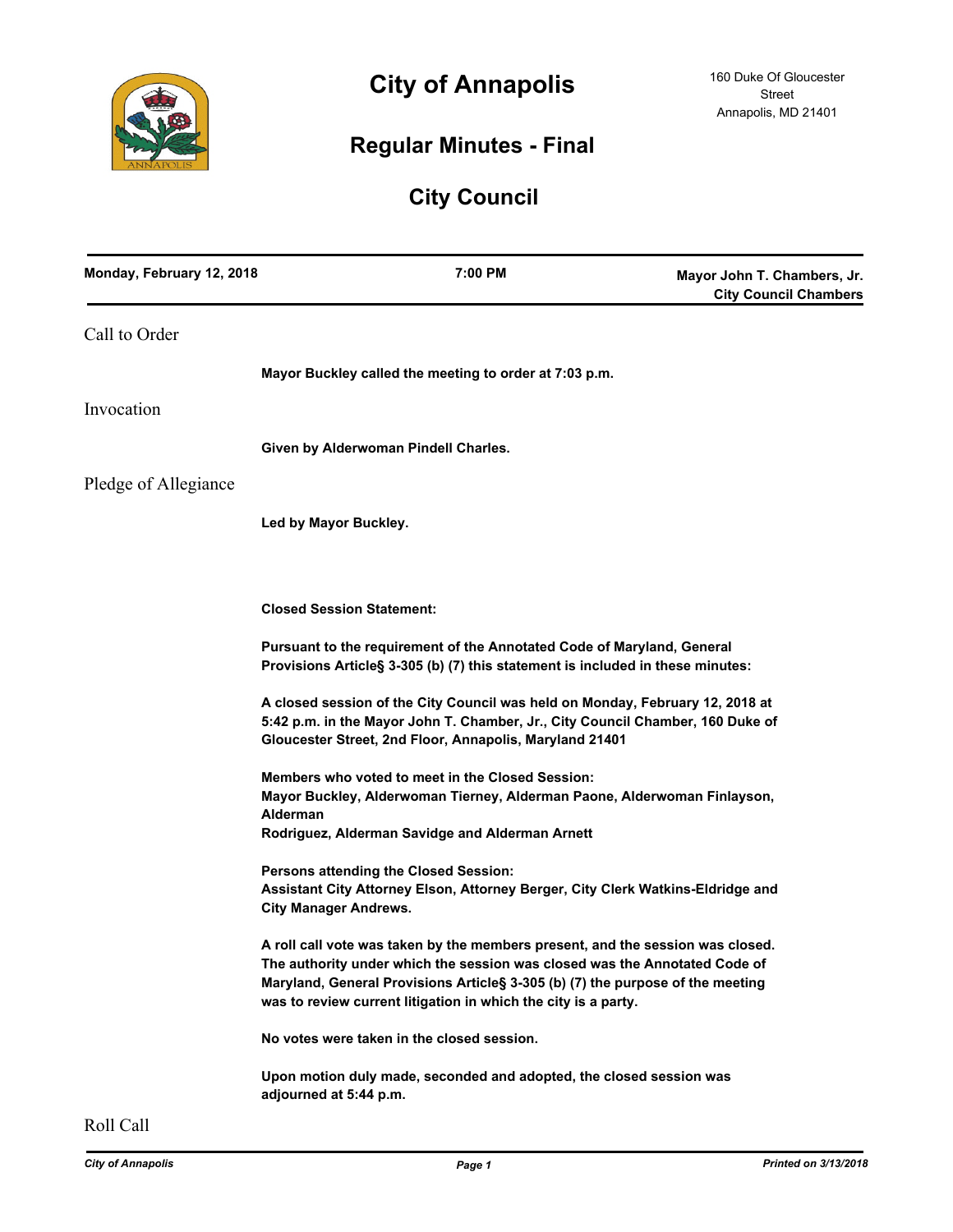#### **Tonight's roll call began with Alderwoman Finlayson.**

| Present: 8 - | Mayor Buckley, Alderwoman Tierney, Alderman Paone, Alderwoman Pindell   |  |  |
|--------------|-------------------------------------------------------------------------|--|--|
|              | Charles, Alderwoman Finlayson, Alderman Rodriguez, Alderman Savidge and |  |  |
|              | Alderman Arnett                                                         |  |  |
|              |                                                                         |  |  |

**Absent:** 1 - Alderwoman Henson

### Approval of Agenda

**Alderman Arnett moved to approve the agenda. Seconded. CARRIED on voice vote.**

### **Ceremonial Items**

City Council Citation - Dr. Eleanor Harris

**Presented.**

## **Appointments**

## [AP-1-18](http://annapolismd.legistar.com/gateway.aspx?m=l&id=/matter.aspx?key=3523)

*City Attorney Confirmation - Remarks from Mr. Melnick:*

*Good evening, Mayor Buckley, and the Aldermen and Alderwomen of the Annapolis City Council [alphabetically-- Finlayson, Henson, Paone, Pindell-Charles, Rodriguez, Ross, Savidge, and Tierney]*

*I* am honored to come before you this evening for your consideration and confirmation *regarding the position of City Attorney for the great City of Annapolis. After speaking with each of you prior to this session regarding the issues facing the City, I am determined and excited to utilize and build upon my 32 years of experience as an attorney, in leading the City's Office of Law. In doing so, I plan to provide the Mayor and City Council with outstanding legal representation and advice.* 

*During the past 30 years, I have handled hundreds of cases, which involved just about every issue addressed by a government office of law, while with the Montgomery County Office of the County Attorney. As noted on my resume, I have successful experience in a wide range of substantive areas of the law. For 14 years, I litigated all types of matters for the County and other members of its Self-Insurance Fund, regarding common law, statutory, and constitutional torts, as well as other types of complex litigation.* 

*Then, for 15 years, I led the Offices Procurement, Contract, and Commercial Law Unit, during which time I: drafted and negotiated hundreds of high-dollar value contracts for goods, services, and construction, including technology software development and licensing agreements, for more than 60 agencies. I also developed procurement laws, regulations, processes and policies; provided legal advice; and litigated solicitation protests and contract disputes. Further, I represented the County's Contract Review Committee in addressing extraordinary contract issues for the Chief Administrative Officer.* 

*I have handled numerous matters before the County's Board of Appeals, in Circuit Court, and the Court of Special Appeals, involving appeals from environmental, sediment control, storm water management, building code, and zoning law notices of violations.*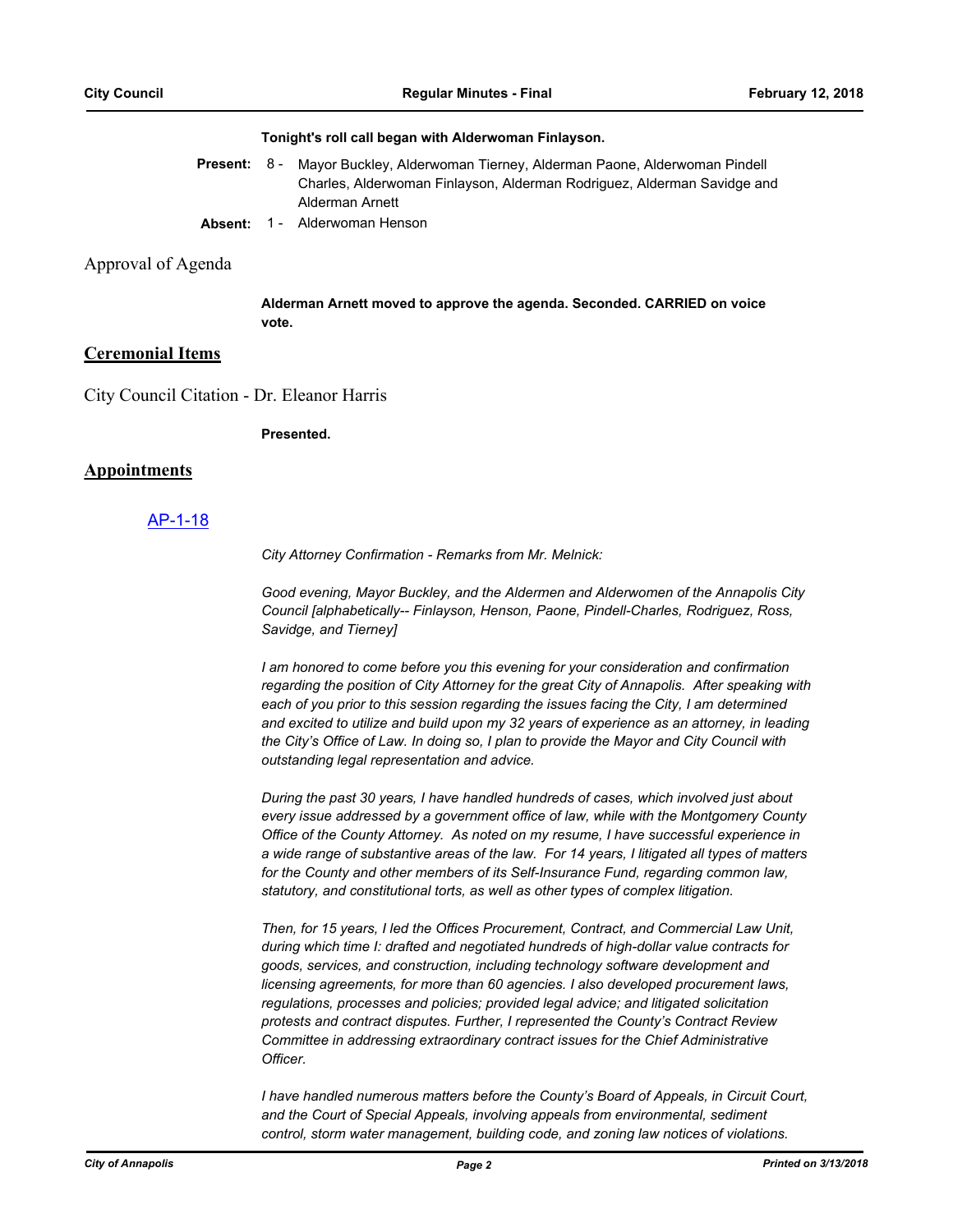*This includes condemnation and destruction orders and actions related to property posing a danger to the County's health, safety, and welfare, as well as defending zoning actions, including those seeking variances, and special exceptions.* 

*I led the effort to draft the current County Procurement Laws and Regulations. My skills in these areas should help in evaluating and possibly modifying parts of Annapolis' City Code and Zoning Ordinance, as needed.* 

*My leadership style is team-oriented, with an emphasis on: communication; relationships; identifying strengths and weaknesses; problem-solving; efficiently and effectively using financial and human resources to meet the organizations needs; motivating and encouraging team members to undertake challenges and stretch their limits; treating people with respect, and as accountable professionals; and, assisting each team member to perform confidently and to the best of their abilities.* 

*I look forward to getting to know each and every one of you, and to working with you to make Annapolis an even better place to live, work, and visit. Economic Development, Historic Preservation, human rights and relations, ensuring equity, diversity and inclusion, the environment, public safety, zoning, building, transportation and roads, finances, and risk management are some of the issues that impact the City. I look forward to the opportunity to apply my strong legal experience, knowledge, understanding, integrity, ethics, motivation, communication, and team approach to enhance "Team Annapolis", by working with you-- the Mayor and City Council-- as well as Directors and employees of the City's various agencies, and my co-workers in the Office of Law, to meet the City's objectives.* 

*Thank you, Mayor and City Council members, for your positive consideration of my candidacy to serve as Annapolis' City Attorney.*

**Alderman Arnett moved to approve the Mayor's confirmation of Richard H. Melnick as City Attorney. Seconded. CARRIED on voice vote.**

**Pursuant to Article IX, Miscellaneous Provisions, Sec. 1. Mayor Buckley administered the Oath of Office to Richard Melnick.**

## **Petitions, Reports and Communications**

## **A. Reports by Committee**

**Standing Committee Dates: 2/13/18 Rules and City Government Committee When: 4:00 PM - 5:30 PM 2/14/118 Finance Committee When:10:30 AM - 12:30 PM 3/8/18 Environmental Matters Committee When:1:30 PM - 2:30 PM**

## **B. Comments by the General Public**

*Robert Eades, 32 Pleasant Street, Annapolis, Maryland 21401 spoke on the Mayor's Music Festival being scheduled the same time as Kunta Kinte Festival,Taxi Cab Parking Spaces, Parking Enforcement Officers and ticketing. Deonte Ward, 705 B Newtowne Drive, Annapolis, Maryland 21401 representing " Young Black and American Art Exhibit in City Hall tonight spoke on the Vision Workshop. Sveinn Storm,130 Dock Street, Annapolis, Maryland 21401 spoke on the ordinance O-5-18 and the 2/9/18 proposed New Market House, LLC Lease.*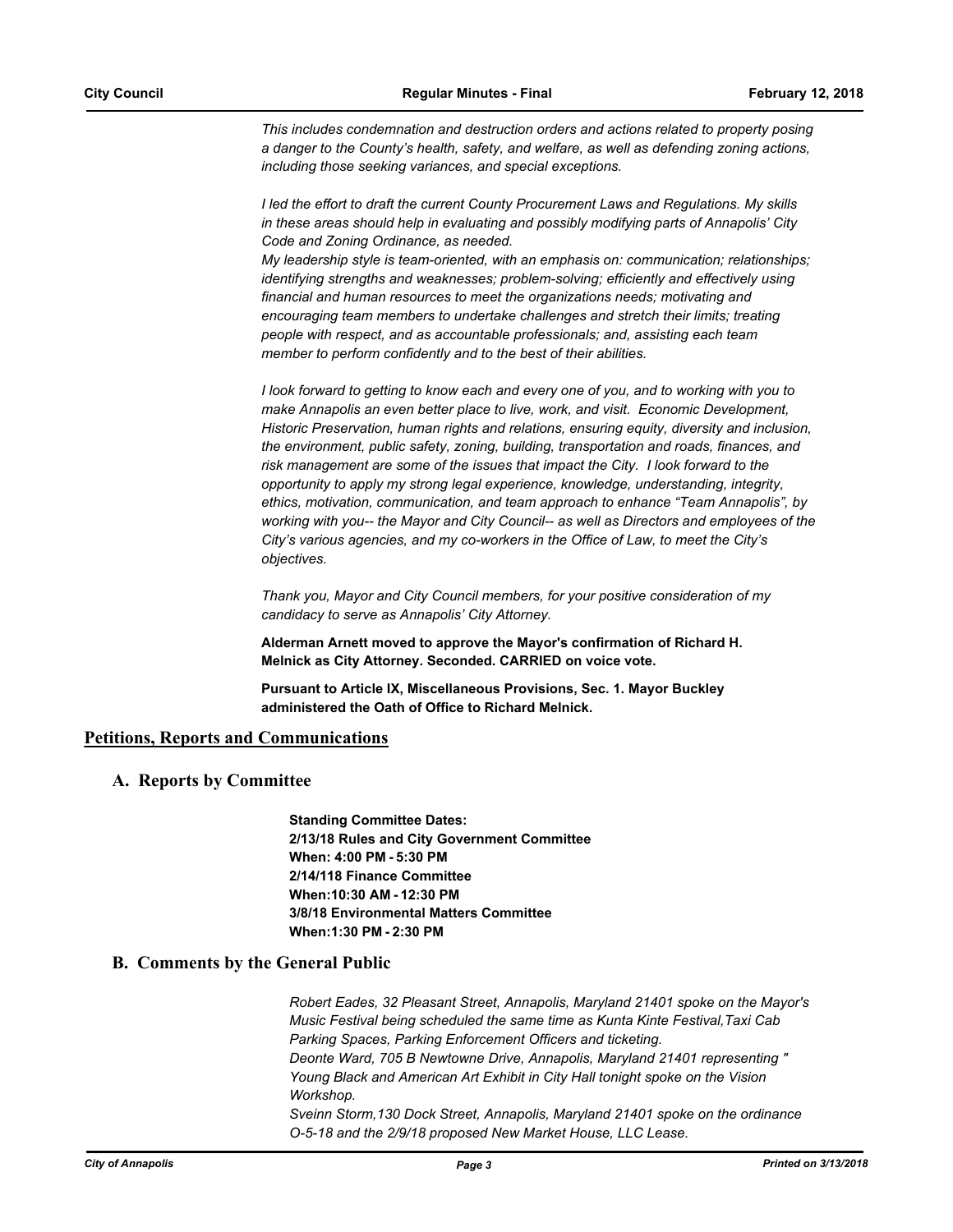*Bob Schwartzberg, 47 Randall Street, Annapolis, Maryland 21401 representing the Big Cheese spoke on the ordinance O-5-18 and the 2/9/18 proposed New Market House, LLC Lease, the history of the Market House and a petition containing 22,000 signatures.*

#### **Mayor Buckley declared comments by the general public closed.**

### **C. Update from the Mayor**

*Topics:*

*Confirmation of Richard Melnick as City Attorney Recognition of Black History Month - African American Culture and History Frederick Douglass being an important figure in American History Charles Douglass being the founder of Highland Beach The Debut of the Bates, Center of Excellence 7 Memories of Bates Teachers Bates Legacy Center Passing of Eddy Mc Gowan - founder of the Annapolis Irish Festival and World Famous Santa Speedo Run*

**Mayor Buckley presented his biweekly update:**

### **Public Hearings Cont.**

[O-3-18](http://annapolismd.legistar.com/gateway.aspx?m=l&id=/matter.aspx?key=3447) **Abandoned Vehicles -** For the purpose of permitting an authorized agent of the City of Annapolis to exercise limited enforcement authority in the impoundment of abandoned vehicles; establishing a fine for leaving wrecked or nonoperating vehicles on public property; and matters generally relating to the abandonment of vehicles.

## *Sponsors:* Tierney

*Spoke in Support: Patricia Smith, 14 A Boxwood Road, Annapolis 21403 Heidi Rothenhaus, 198 Acton Road, Annapolis 21403*

*No one else from the general public spoke in favor of or in opposition to the ordinance.*

**Mayor Buckley declared the public hearing on O-3-18 closed.**

## **Public Hearings**

[O-4-18](http://annapolismd.legistar.com/gateway.aspx?m=l&id=/matter.aspx?key=3456) **Plumbing Code Updates and Amendments -** For the purpose of adopting the International Plumbing Code; prohibiting underground use of foam core waste lines; and matters generally relating to updating and amending Chapter 17.28 of the Code of the City of Annapolis.

#### *Sponsors:* Buckley

*No one from the general public spoke in favor of or in opposition to the ordinance.*

**Mayor Buckley declared the public hearing on O-4-18 closed.**

## **Consent Calendar**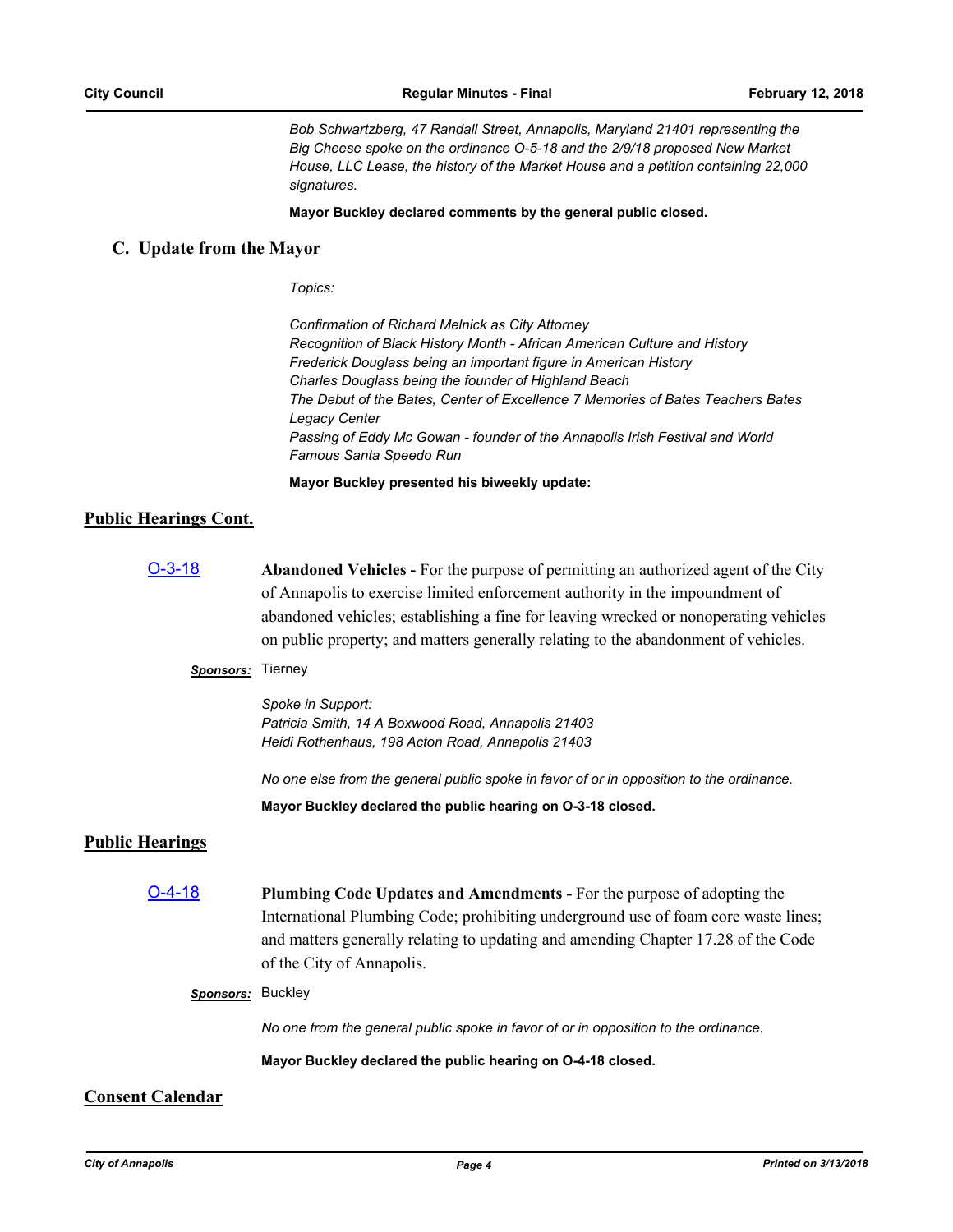## **Approval of the Consent Calendar**

### **A motion was made by Alderman Arnett to approve the Consent Calendar.The motion carried:unanimously**

- Aye: 8 Mayor Buckley, Alderwoman Tierney, Alderman Paone, Alderwoman Pindell Charles, Alderwoman Finlayson, Alderman Rodriguez, Alderman Savidge and Alderman Arnett
- **Absent:** 1 Alderwoman Henson
- [CCM010818](http://annapolismd.legistar.com/gateway.aspx?m=l&id=/matter.aspx?key=3509) Regular Meeting Minutes

### **A motion was made by Alderman Arnett to approve the Consent Calendar.The motion carried:unanimously**

- **Aye:** Mayor Buckley, Alderwoman Tierney, Alderman Paone, Alderwoman Pindell Charles, Alderwoman Finlayson, Alderman Rodriguez, Alderman Savidge and Alderman Arnett Aye: 8 -
- **Absent:** 1 Alderwoman Henson
- [CCM012218](http://annapolismd.legistar.com/gateway.aspx?m=l&id=/matter.aspx?key=3510) Special Meeting Minutes

#### **A motion was made by Alderman Arnett to approve the Consent Calendar.The motion carried:unanimously**

- **Aye:** Mayor Buckley, Alderwoman Tierney, Alderman Paone, Alderwoman Pindell Charles, Alderwoman Finlayson, Alderman Rodriguez, Alderman Savidge and Alderman Arnett Aye: 8 -
- **Absent:** 1 Alderwoman Henson
- [GT-11-18](http://annapolismd.legistar.com/gateway.aspx?m=l&id=/matter.aspx?key=3479) Transfer From: APD Benefits Transfer To: APD Supplies; APD Contract Services

### **A motion was made by Alderman Arnett to approve the Consent Calendar.The motion carried:unanimously**

- **Aye:** Mayor Buckley, Alderwoman Tierney, Alderman Paone, Alderwoman Pindell Charles, Alderwoman Finlayson, Alderman Rodriguez, Alderman Savidge and Alderman Arnett Aye: 8 -
- **Absent:** 1 Alderwoman Henson

## **First Readers**

[O-7-18](http://annapolismd.legistar.com/gateway.aspx?m=l&id=/matter.aspx?key=3507) **Board of Port Wardens - Appeals -** For the purpose of clarifying the appropriate procedure for an appeal of a decision of the Board of Port Wardens; making minor technical corrections to the rules of procedure for any such appeal; and matters generally relating to appealing a decision of the Board of Port Wardens.

*Sponsors:* Arnett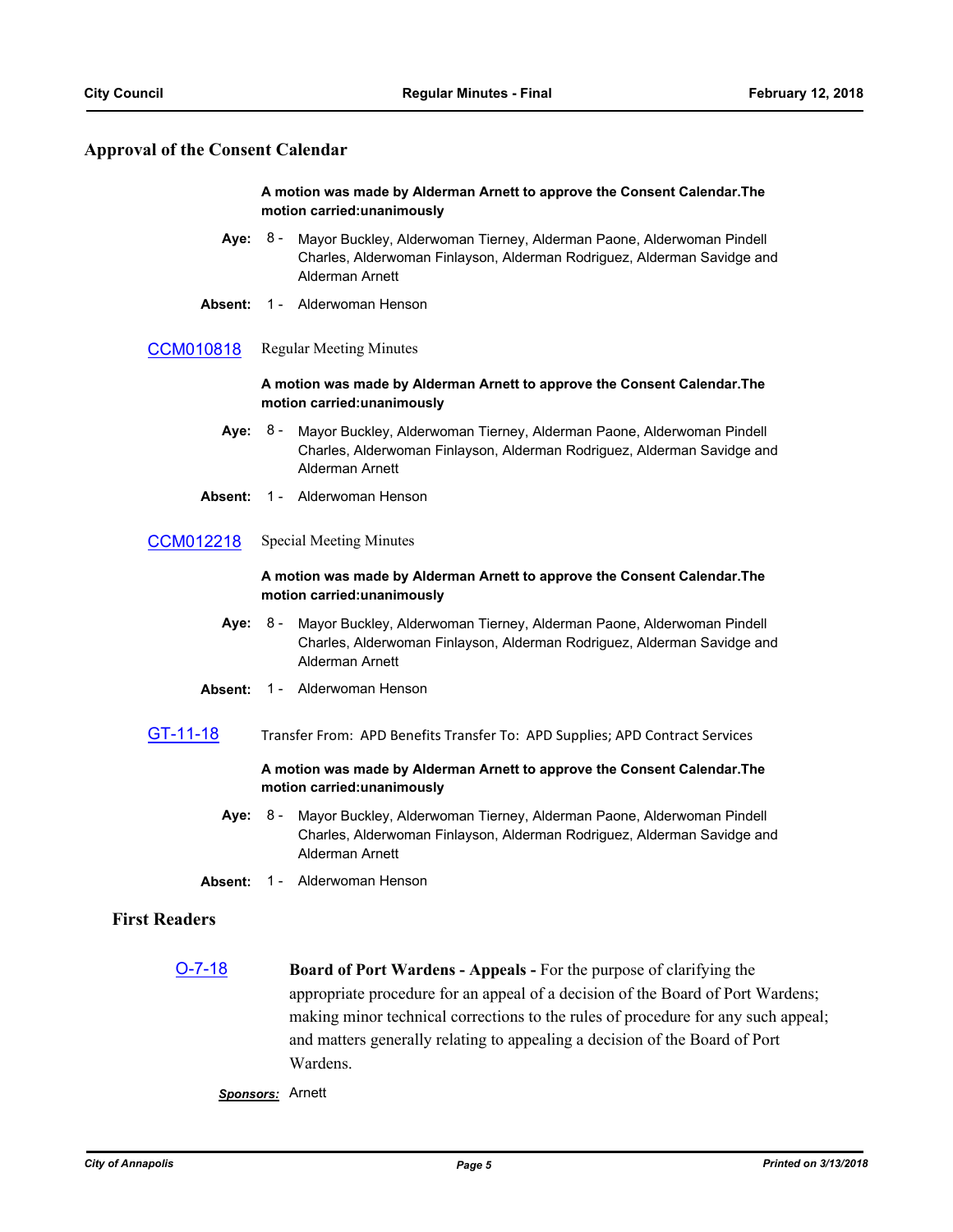|  | Aye: 8 - Mayor Buckley, Alderwoman Tierney, Alderman Paone, Alderwoman Pindell             |
|--|--------------------------------------------------------------------------------------------|
|  | Charles, Alderwoman Finlayson, Alderman Rodriguez, Alderman Savidge and<br>Alderman Arnett |

**Absent:** 1 - Alderwoman Henson

**Mayor Buckley referred to the Economic Matters Committee.**

**Mayor Buckley referred to the Board of Port Wardens.**

[R-5-18](http://annapolismd.legistar.com/gateway.aspx?m=l&id=/matter.aspx?key=3489) **Opposing Oil and Gas Development Off Maryland's Shores -** For the purpose of expressing the City of Annapolis's opposition to offshore oil and gas drilling and exploration activities, including seismic air gun blasting.

#### *Sponsors:* Savidge

- **Aye:** Mayor Buckley, Alderwoman Tierney, Alderman Paone, Alderwoman Pindell Charles, Alderwoman Finlayson, Alderman Rodriguez, Alderman Savidge and Alderman Arnett Aye: 8 -
- **Absent:** 1 Alderwoman Henson
- [R-6-18](http://annapolismd.legistar.com/gateway.aspx?m=l&id=/matter.aspx?key=3497) **Itinerant Merchant Sales in the Historic District 2018**  For the purpose of authorizing hawker, peddler, and itinerant merchant sales in the Historic District in conjunction with certain special events during calendar year 2018.

#### *Sponsors:* Tierney

- **Aye:** Mayor Buckley, Alderwoman Tierney, Alderman Paone, Alderwoman Pindell Charles, Alderwoman Finlayson, Alderman Rodriguez, Alderman Savidge and Alderman Arnett Aye: 8 -
- **Absent:** 1 Alderwoman Henson

**Mayor Buckley referred to the Economic Matters Committee.**

[R-7-18](http://annapolismd.legistar.com/gateway.aspx?m=l&id=/matter.aspx?key=3498) **City Sponsored Special Events in Fiscal Year 2019** - For the purpose of identifying City Sponsored Special Events and waiving certain related City Fees during Fiscal Year 2019.

#### *Sponsors:* Tierney

- **Aye:** Mayor Buckley, Alderwoman Tierney, Alderman Paone, Alderwoman Pindell Charles, Alderwoman Finlayson, Alderman Rodriguez, Alderman Savidge and Alderman Arnett Aye: 8 -
- **Absent:** 1 Alderwoman Henson

**Mayor Buckley referred to the Economic Matters Committee.**

**Mayor Buckley referred to the Finance Committee.**

#### **Second Readers**

[R-3-18](http://annapolismd.legistar.com/gateway.aspx?m=l&id=/matter.aspx?key=3474) **Prescription Drug Affordability Initiative -** For the purpose of supporting the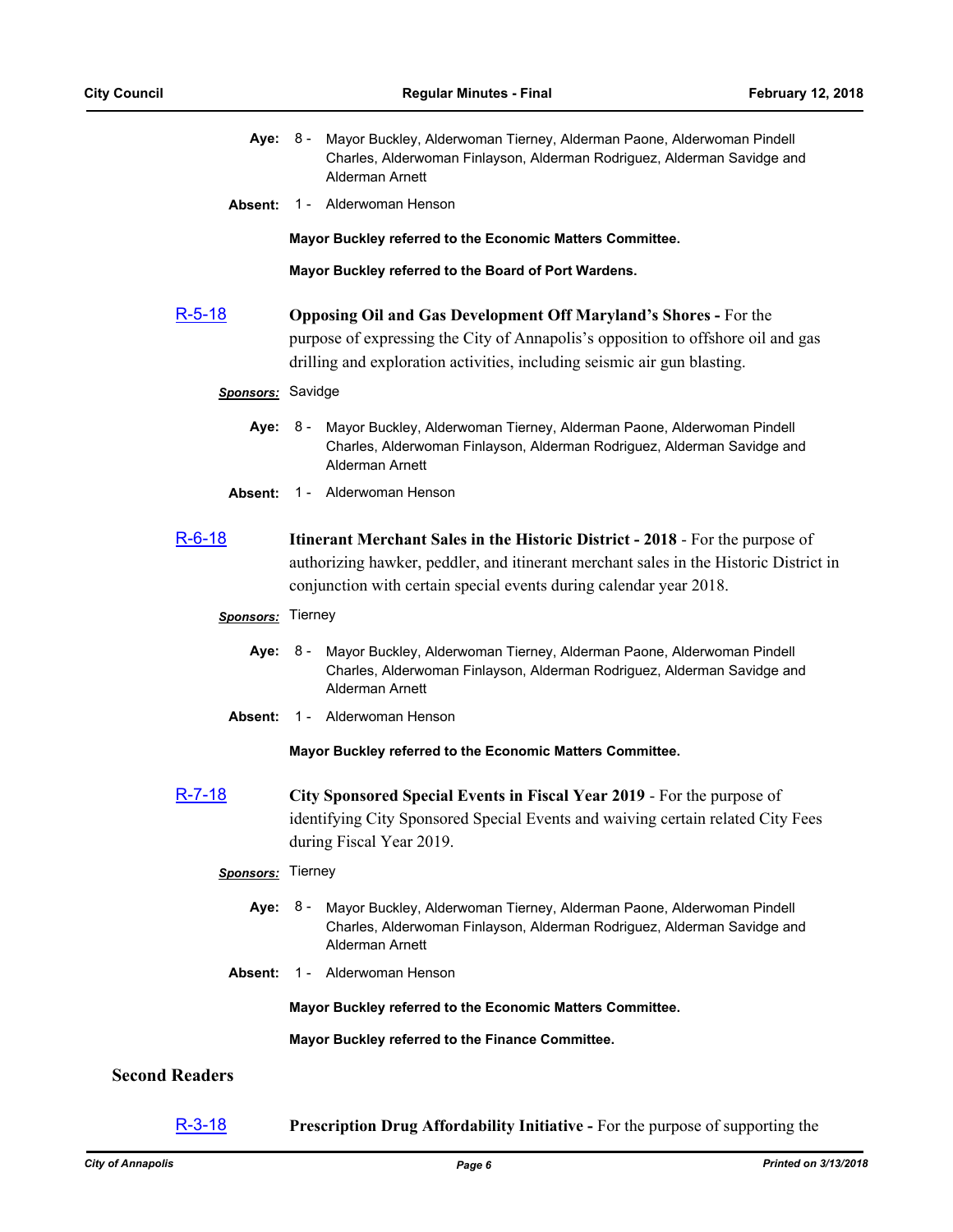goals of the Maryland Citizens' Health Initiative and calling on the State of Maryland to implement its three commonsense ideas to improve our citizens' access to essential prescription drugs.

- *Sponsors:* Rodriguez, Buckley, Savidge, Tierney, Arnett, Henson, Finlayson and Pindell Charles
	- **Aye:** Mayor Buckley, Alderwoman Tierney, Alderman Paone, Alderwoman Pindell Charles, Alderwoman Finlayson, Alderman Rodriguez, Alderman Savidge and Alderman Arnett Ave: 8 -
	- **Absent:** 1 Alderwoman Henson
- [R-4-18](http://annapolismd.legistar.com/gateway.aspx?m=l&id=/matter.aspx?key=3475) **Maryland Clean Energy Jobs Initiative** For the purpose of supporting the goals of the Clean Energy Jobs Initiative and calling on the State of Maryland to implement its proposals to improve our citizens' access to clean energy jobs.
	- *Sponsors:* Rodriguez, Buckley, Savidge, Tierney, Arnett, Henson, Finlayson, Pindell Charles and Paone
		- **Aye:** Mayor Buckley, Alderwoman Tierney, Alderman Paone, Alderwoman Pindell Charles, Alderwoman Finlayson, Alderman Rodriguez, Alderman Savidge and Alderman Arnett Aye: 8 -
		- **Absent:** 1 Alderwoman Henson

## **End of Consent Calendar**

## **Change in Meeting Chair**

**Mayor Buckley requested that Aldermen Rodriguez preside over the meeting during his absence at 8:13 p.m.**

## **Legislative Action**

## **Second Readers**

| $O-5-18$ | Lease of the Market House - New Market House, LLC - For the purpose                                                                                        |  |  |
|----------|------------------------------------------------------------------------------------------------------------------------------------------------------------|--|--|
|          | of authorizing the lease of the Market House to New Market House, LLC, the                                                                                 |  |  |
|          | Master Tenant for a certain period of time, subject to certain terms, provisions                                                                           |  |  |
|          | and conditions; and matters generally relating to said lease.                                                                                              |  |  |
|          | Sponsors: Arnett, Paone, Finlayson and Rodriguez                                                                                                           |  |  |
|          | Alderman Arnett moved to adopt on second reader. Seconded.                                                                                                 |  |  |
|          | Alderman Arnett moved to amend O-5-18 as follows: to include the O-5-18<br>New Market-MHLease-FINALRevised-2018-02-09. Seconded. CARRIED on voice<br>vote. |  |  |
|          | Alderman Rodriguez moved to amend O-5-18 as follows: New Market House,<br><b>LLC Lease Agreement</b>                                                       |  |  |
|          | Aldermen Rodriguez and Arnett Proposed Amendments 02-12-2018                                                                                               |  |  |
|          | <b>Amendment No. 1:</b>                                                                                                                                    |  |  |
|          | Page 2, line 5, after the semicolon insert "and"                                                                                                           |  |  |
|          | <b>Amendment No. 2:</b>                                                                                                                                    |  |  |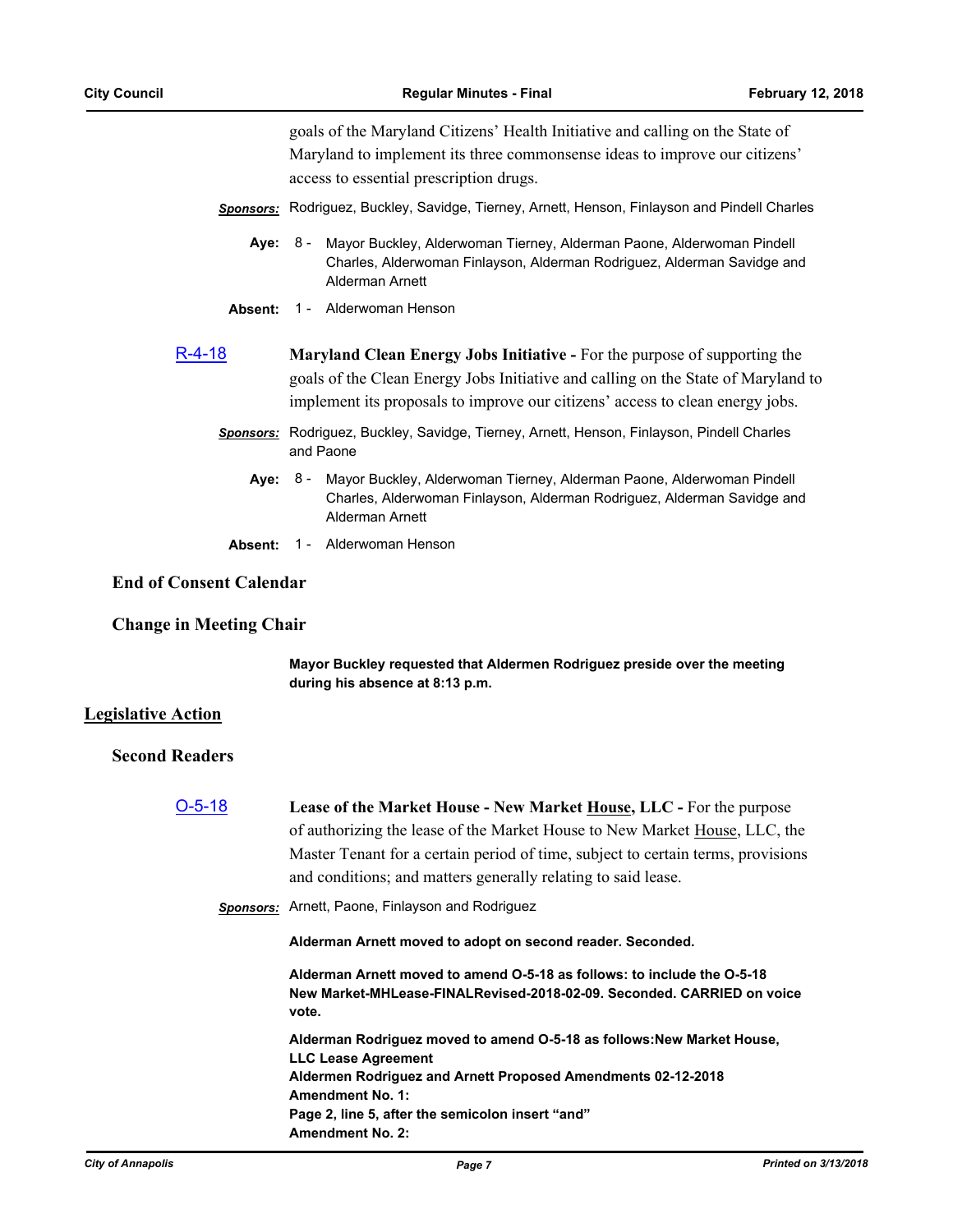**Page 2, lines 8 through 11, after "violations" delete "; and (iii) Maintained an exemption status for the Tenant's leasehold interest in the Premises with the Maryland State Department of Assessments and Taxation as a "public market" throughout the Term"**

**Amendment No. 3:**

**Page 2, line 17 after "Lease" insert "shall be for successive term(s) of five (5) years each, and "; line 18 delete "amendment to this Lease" insert "Notice between the City and the Tenant"**

**Amendment No. 3 as amended:**

**d. Any additional renewals of this Lease shall be for successive term(s) of five (5) years each, and shall be mutually agreed upon through a written Notice between the City and the Tenant.**

**Amendment No. 4:**

**Page 5, line 6 after "1.05" strike "%". Seconded. CARRIED on voice vote.**

**Alderwoman Pindell Charles moved to amend O-5-18 as follows: To amend Attchment B, New Market House, LLC, Business Summary - February 9, 2018, Mission Statement to ADD the following: Our Mission:**

**• Be a catalyst for the revitalization of City Dock, and the greater Downtown area.**

**• Be a good neighbor to the residents of Annapolis.**

**• Be a good steward of this important historic landmark and restore it to its position as a vibrant center of commerce and meeting place for locals and visitors alike.**

**"We will engage the community and surrounding businesses in order to make the Market House, the City's Market House."**

**• We want the Market House to "not only" be the gateway to the City of Annapolis", but also to create a market that is relevant to and will attract people who live here, and" that will "proudly display" "STRIKE THE WORD emphasize" the bounty of Annapolis, Anne Arundel County, "STRIKE the word "and" Maryland "ADD "and the world."**

**• We look forward to a long, successful partnership with the City of Annapolis, the local community, and its many visitors. Seconded. CARRIED on voice vote.**

**Alderman Savidge moved to amend O-5-18 as follows: Savidge Proposed Amendment to the lease dated 2/9/18, on page 6, in line 28, INSERT after the word tenant "and the City will work with the Tenant to take any appropriate steps to appeal such real property taxation and/or assessment." Seconded. CARRIED on voice vote.**

**Alderman Savidge moved to amend O-5-18 as follows: On page 6, in section titled: 7 Taxes (a) after "tenant, INSERT "and the City will work with the Tenant to take any appropriate steps to appeal such real property taxation and/or assessment. Further, should the annual assessment of state and county real property taxes against the Tenant's leasehold estate under this Lease exceed the amount of Eleven Thousand Dollars (\$11,000.00), the City will reasonably cooperate with the Tenant to modify this Lease to provide a credit against Basic Rent for the amount of state and county real property taxes paid by Tenant that exceeds Eleven Thousand Dollars (\$11,000.00)". Seconded. DEFEATED on voice vote.**

**Alderwoman Pindell Charles moved to amend O-5-18 as follows: To change throughout the ordinance O-5-18, to Delete "New Market, LLC" and INSERT "NEW MARKET HOUSE, LLC". Seconded. CARRIED on voice vote.**